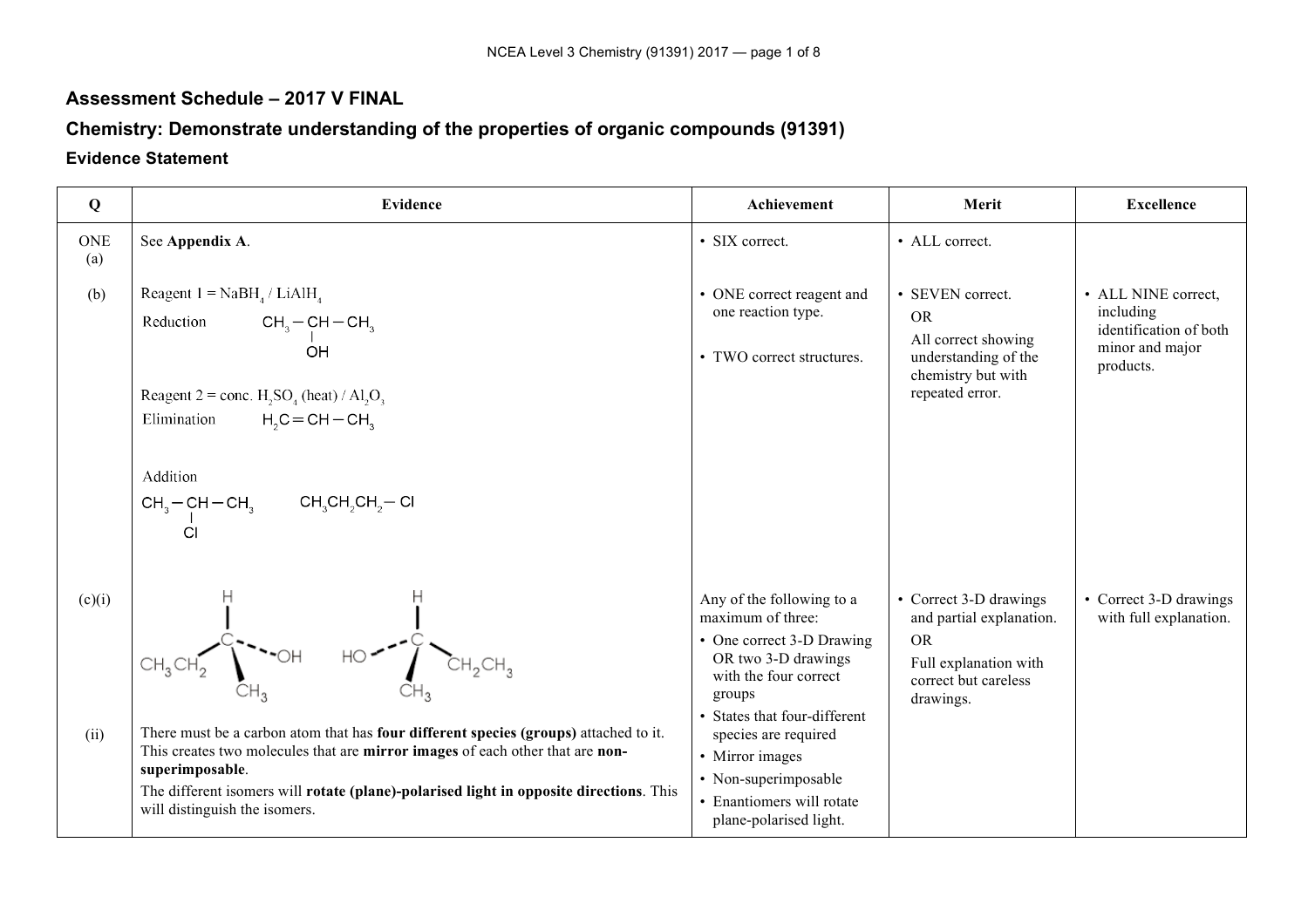| NØ                                    | <b>AT4</b><br>17 T | <b>N<sub>1</sub></b><br>19 A | AJ | A4 | M <sub>5</sub> | <b>M6</b> | <b>DO</b><br>ш. | E8        |
|---------------------------------------|--------------------|------------------------------|----|----|----------------|-----------|-----------------|-----------|
| No response;<br>no relevant evidence. | 1a                 | ∠a                           | ~u | ~u | .<br>zm        | 3m        | $1e + 2m$       | $2e + 1m$ |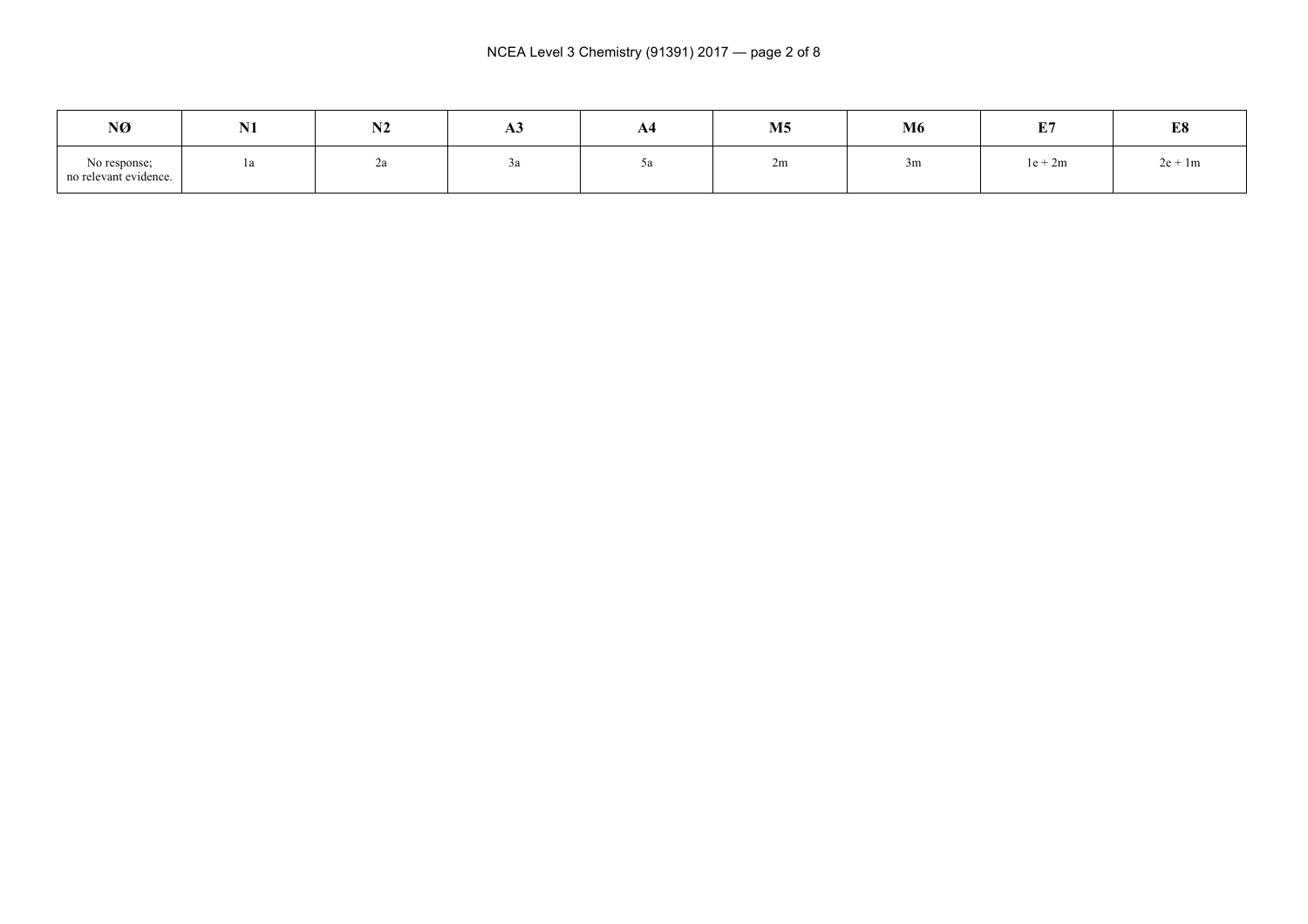| Q          | <b>Evidence</b>                                                                                                                                                                                                                                                                                                                                                                                                                                                                                                                                                                                                                                                                         | Achievement                                                                                                                                      | Merit                                                                                                                                                                                                                                                    | <b>Excellence</b>                                                            |
|------------|-----------------------------------------------------------------------------------------------------------------------------------------------------------------------------------------------------------------------------------------------------------------------------------------------------------------------------------------------------------------------------------------------------------------------------------------------------------------------------------------------------------------------------------------------------------------------------------------------------------------------------------------------------------------------------------------|--------------------------------------------------------------------------------------------------------------------------------------------------|----------------------------------------------------------------------------------------------------------------------------------------------------------------------------------------------------------------------------------------------------------|------------------------------------------------------------------------------|
| TWO<br>(a) | See Appendix B.                                                                                                                                                                                                                                                                                                                                                                                                                                                                                                                                                                                                                                                                         | • FOUR structures $/$<br>reagents correct.                                                                                                       | • SEVEN structures $/$<br>reagents correct<br>OR.<br>All correct showing<br>understanding of the<br>chemistry, but with<br>repeated error.                                                                                                               | $\bullet$ ALL correct.                                                       |
| (b)(i)     | Aldehyde (propanal) is obtained by distillation of propan-1-ol with acidified<br>(potassium) dichromate $(Cr_2O_7^{2-}/H^+)$ . The orange colour of the $Cr_2O_7^{2-}/H^+$ changes<br>to (blue) green $(Cr^{3+}$ ions). The reaction is an oxidation reaction.<br>Distillation is a way to separate the aldehyde (propanal) from the reactant alcohol<br>(propan-1-ol) which has a higher boiling point. The aldehyde (propanal) can react<br>further to form a carboxylic acid (propanoic acid). This reaction is prevented if the<br>aldehyde is removed as it is formed – distillation achieves this by evaporating the<br>aldehyde and then allowing it to condense for collection. | • Distillation identified.<br>• Identifies oxidation<br>reaction.<br>• Correct colour change.                                                    | • Correct colour change,<br>reaction type and<br>recognises the need for<br>distillation related to<br>different boiling points /<br>preventing further<br>reaction.<br>OR.<br>Correct answer, with one<br>omission, e.g. oxidation<br>or colour change. | • Full explanation of how<br>only propanal is produced<br>in the laboratory. |
| (ii)       | Adding blue Benedict's solution to a warmed / heated sample of propanal will cause<br>a (brick) red colour to form. This happens because the propanal has been oxidised to<br>propanoic acid / carboxylic acid (red colour is copper(I) oxide).<br>CH <sub>3</sub> CH <sub>2</sub> CH + Benedict's reagent $\stackrel{[O]}{\rightarrow}$ CH <sub>3</sub> CH <sub>2</sub> COH<br>No change will occur when blue Benedict's solution is added to propanone, as it<br>cannot be further oxidised / won't react.                                                                                                                                                                            | • Recognises that only<br>propanal will react.<br>• ONE of the following:<br>EITHER correct colour<br>change<br>OR reaction type<br>OR equation. | • Only propanal reacts,<br>plus any TWO of:<br>correct reaction type,<br>correct colour change,<br>correct equation.                                                                                                                                     | • Explanation for both<br>aldehyde and ketone, with<br>correct equation.     |

| NØ                                                   | T   | <b>BIR</b><br>NZ | A۹  | M <sub>5</sub> | M6 | $T_{\rm eff}$<br>., | <b>DO</b><br>LО. |
|------------------------------------------------------|-----|------------------|-----|----------------|----|---------------------|------------------|
| No response;<br>$\sim$<br>elevant evidence.<br>no re | . . |                  | J a | ,,,,<br>211    | 3m | $1e + 2m$           | $2e + 1m$        |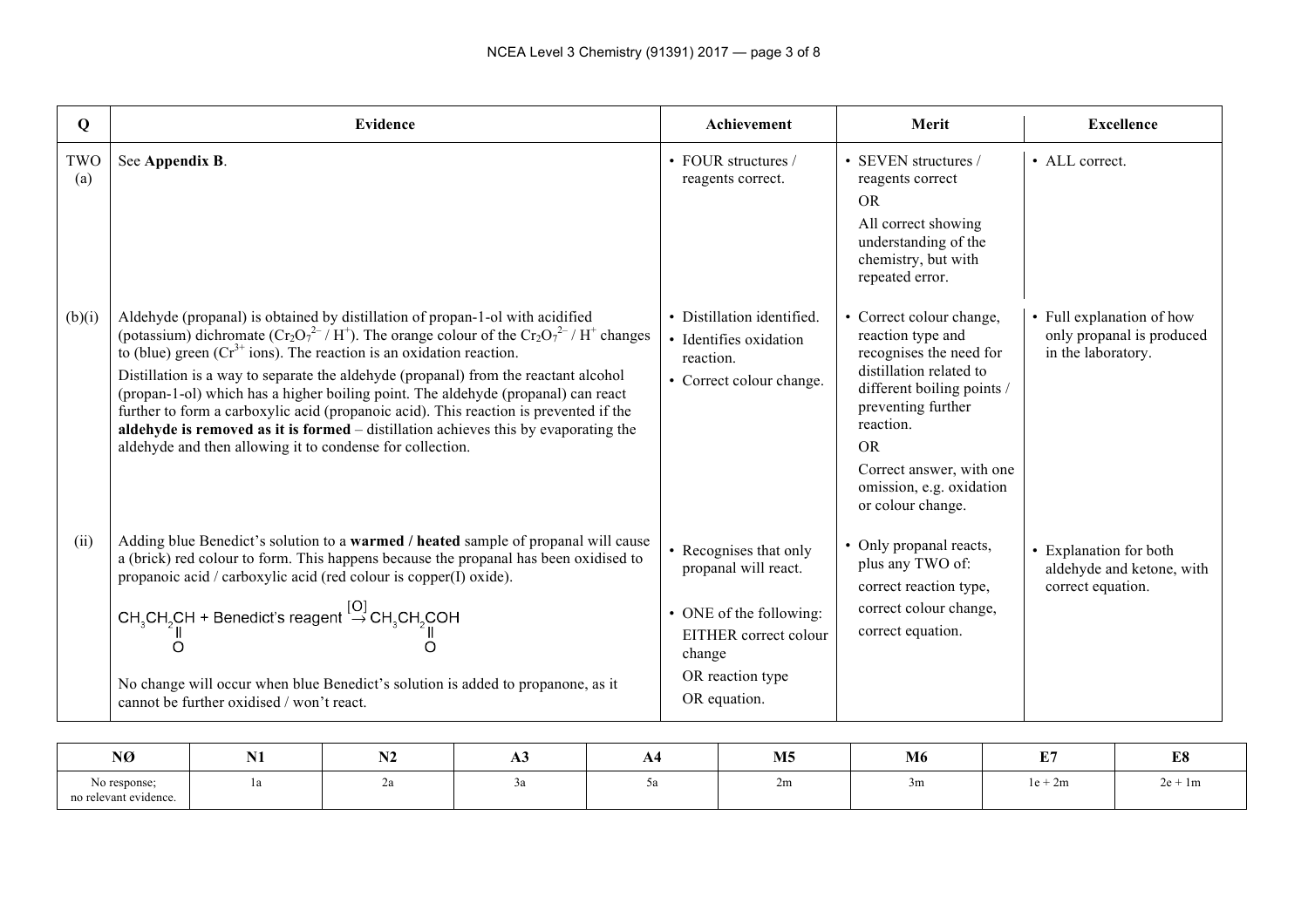| Q                      | Evidence                                                                                                                                                                      | Achievement                                                                                                                                                             | Merit                      | <b>Excellence</b> |
|------------------------|-------------------------------------------------------------------------------------------------------------------------------------------------------------------------------|-------------------------------------------------------------------------------------------------------------------------------------------------------------------------|----------------------------|-------------------|
| <b>THREE</b><br>(a)(i) | SH<br>OН<br>$CH_{2O}$<br>CH <sub>2</sub><br>H<br>$N - Y > C = 0$<br>н<br>Н<br>$O - H$<br>cysteine<br>serine                                                                   | • ONE correct dipeptide.<br><b>OR</b><br>Correct section of protein<br>(a continuing structure)<br>OR.<br>Both essentially correct,<br>but includes careless<br>errors. | • BOTH dipeptides correct. |                   |
| (ii)                   | Second dipeptide the same structure above, with the $CH2SH$ swapped with<br>CH <sub>2</sub> OH.<br>O<br>$-C-N-$<br>H<br>Amide linkage group circled on one of the dipeptides. | Amide linkage group<br>$\bullet$<br>circled.                                                                                                                            |                            |                   |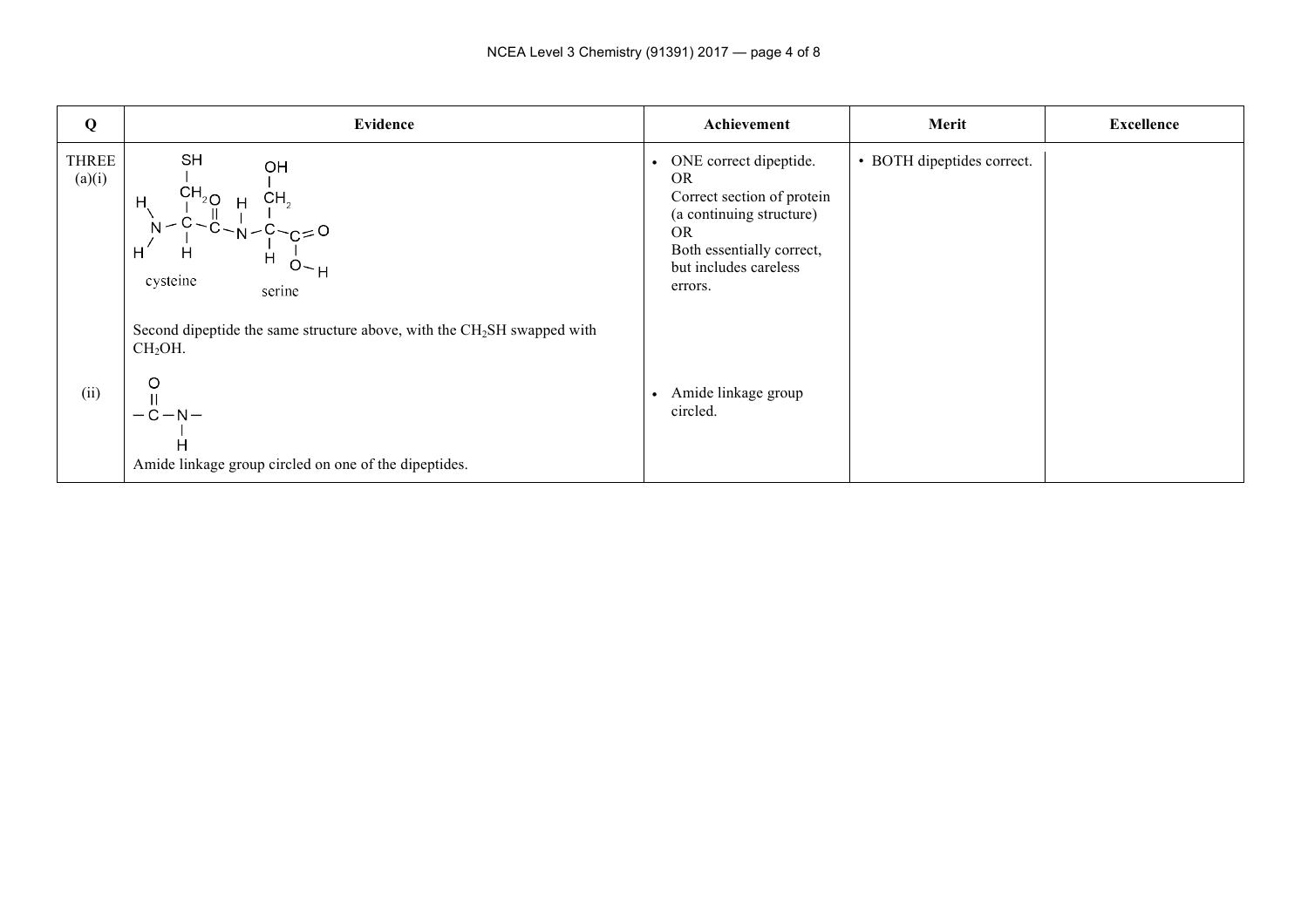| (b) | Nomex $\mathbb D$ has an amide linkage – see (a)(ii) above.<br>Monomers:<br>$\sim$ OH<br>HO <sup>2</sup><br>H <sub>2</sub> N<br>NH,                                                                                           | • ONE correct monomer<br><b>OR</b><br>both correct but includes<br>careless error.                                                                                          | • Both monomers correct.<br>• Condensation reaction<br>fully explained. | • Full evaluation of<br>Nomex <sup>®</sup> . |
|-----|-------------------------------------------------------------------------------------------------------------------------------------------------------------------------------------------------------------------------------|-----------------------------------------------------------------------------------------------------------------------------------------------------------------------------|-------------------------------------------------------------------------|----------------------------------------------|
|     | <b>OR</b><br>$Cl - C$<br>NH <sub>2</sub><br>$Cl - C$<br>NH <sub>2</sub><br>This is a condensation polymer / polyamide, as monomers join / amide link<br>forms and a molecule of water or HCl is released during the reaction. | • Amide functional group<br>named and polymer, or<br>reaction described as<br>condensation or a<br>polyamide<br>• States condensation<br>reaction with some<br>explanation. |                                                                         |                                              |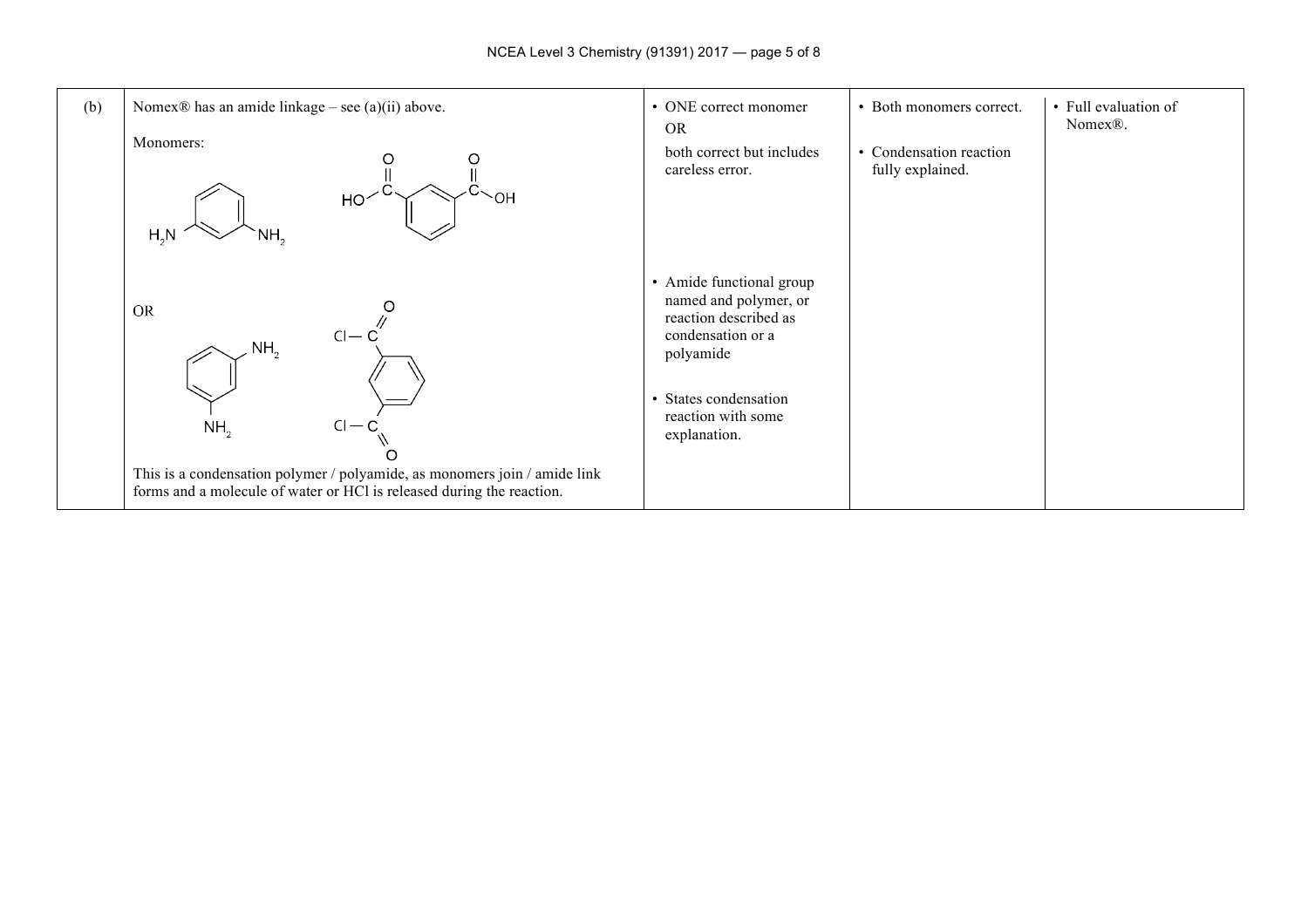

| NØ                                    | <b>NI1</b><br>$\blacksquare$ | <b>BIA</b><br>NZ. | ДJ  | ${\bf A4}$     | $\mathbf{M5}$ | M <sub>6</sub> | E7        | E8        |
|---------------------------------------|------------------------------|-------------------|-----|----------------|---------------|----------------|-----------|-----------|
| No response;<br>no relevant evidence. | la                           | Σa                | – u | <sub>2</sub> a | 2m            | 3m             | $1e + 2m$ | $2e + 1m$ |

#### **Cut Scores**

| Not<br>Achieved | :hievement | `Meri | າ Excellence<br>ılevement witi<br>ACNIO<br>. |
|-----------------|------------|-------|----------------------------------------------|
| . –             |            | . J – | ററ<br>– 20 –<br>-4                           |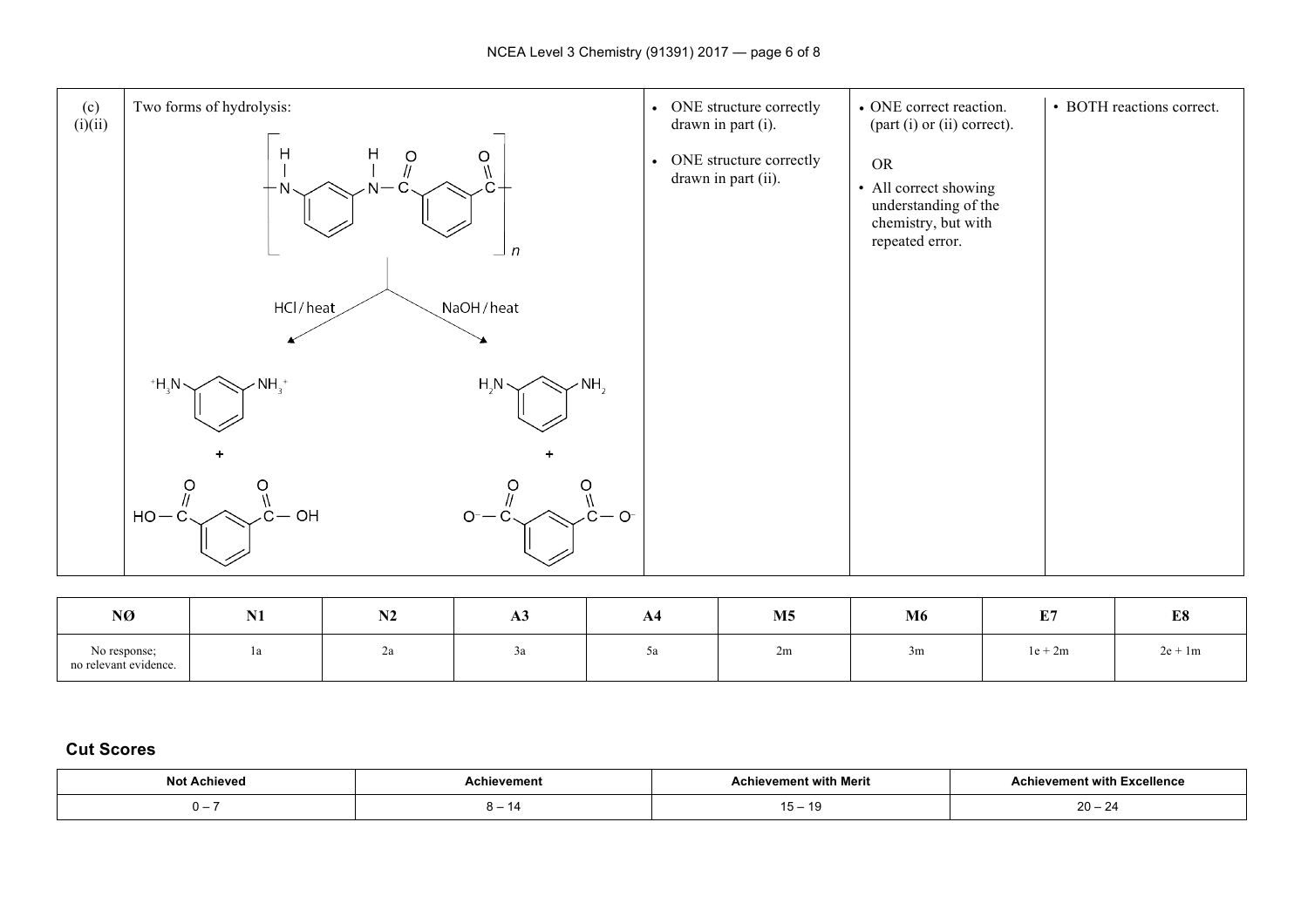# **APPENDIX A.**<br>Question One (a)

Boxes in grey are part of the question – answers are in white boxes.

| <b>Functional group</b> | Structural formula                                                                                                    | <b>IUPAC</b> (systematic) name                  |
|-------------------------|-----------------------------------------------------------------------------------------------------------------------|-------------------------------------------------|
| Alkene                  | $CH3CH2CH=CH3$                                                                                                        | but-1-ene                                       |
| Amine                   | CH <sub>3</sub> CHCH <sub>2</sub> - N - H<br>$\begin{array}{cc}   &   \\ \text{CH}_3 & \text{H} \end{array}$          | 2-methylpropan-1-amine                          |
| Acyl chloride           | $\frac{\text{CH}_{3}\text{CH}_{2}\text{CH}_{2}\text{C}-\text{Cl}}{\text{O}}$                                          | butanoyl chloride<br>2-methylpropanoyl chloride |
| Ester                   | $H-C-O-CH2CH2CH3$                                                                                                     | propyl methanoate                               |
| Ketone                  | $\begin{array}{c}\n\mathsf{CH}_{3}\mathsf{CH}_{2}\mathsf{-C}\mathsf{-CH}_{3} \\ \parallel \\ \mathsf{O}\n\end{array}$ | <b>Butanone</b><br>Butan-2-one                  |
| Aldehyde                | $\frac{\overline{CH_3CH_2CH_2}-C-H}{\overline{CH_3CH_2}}$                                                             | <b>Butanal</b><br>2-methylpropanal              |
| Amide                   | $CH_3CH_2CH_2-C-NH_2$                                                                                                 | butanamide                                      |